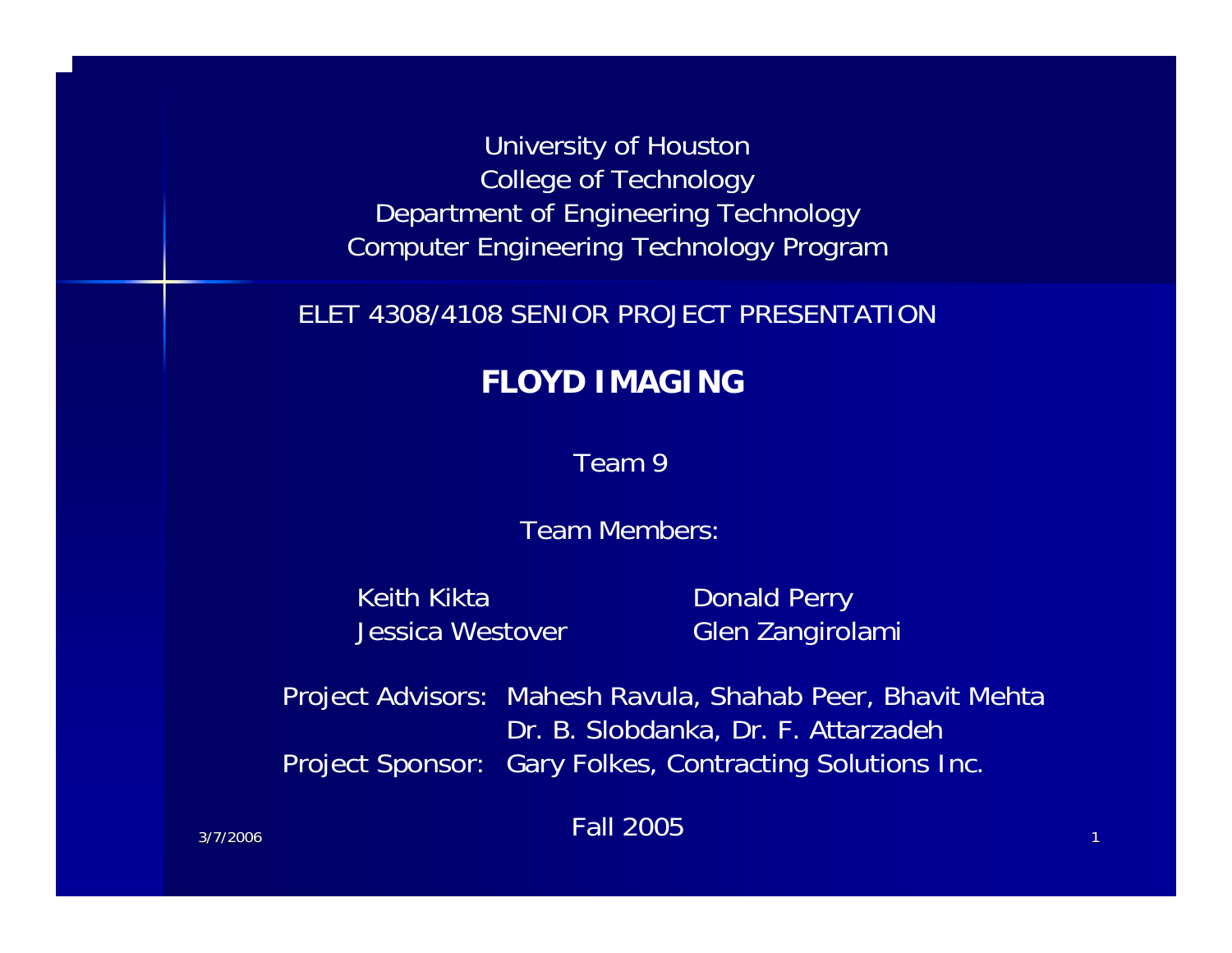#### **Introduction Introduction**

#### Floyd Imaging

- Is a Liquid Crystal Display (LCD) Panel Is a Liquid Crystal Display (LCD) Panel Picture Frame that changes images when motion is detected from a micro-controlled motion sensor.
- $\blacksquare$  This design also includes a photo sensor which turns off the LCD panel when the room becomes dark and restores power when it is light.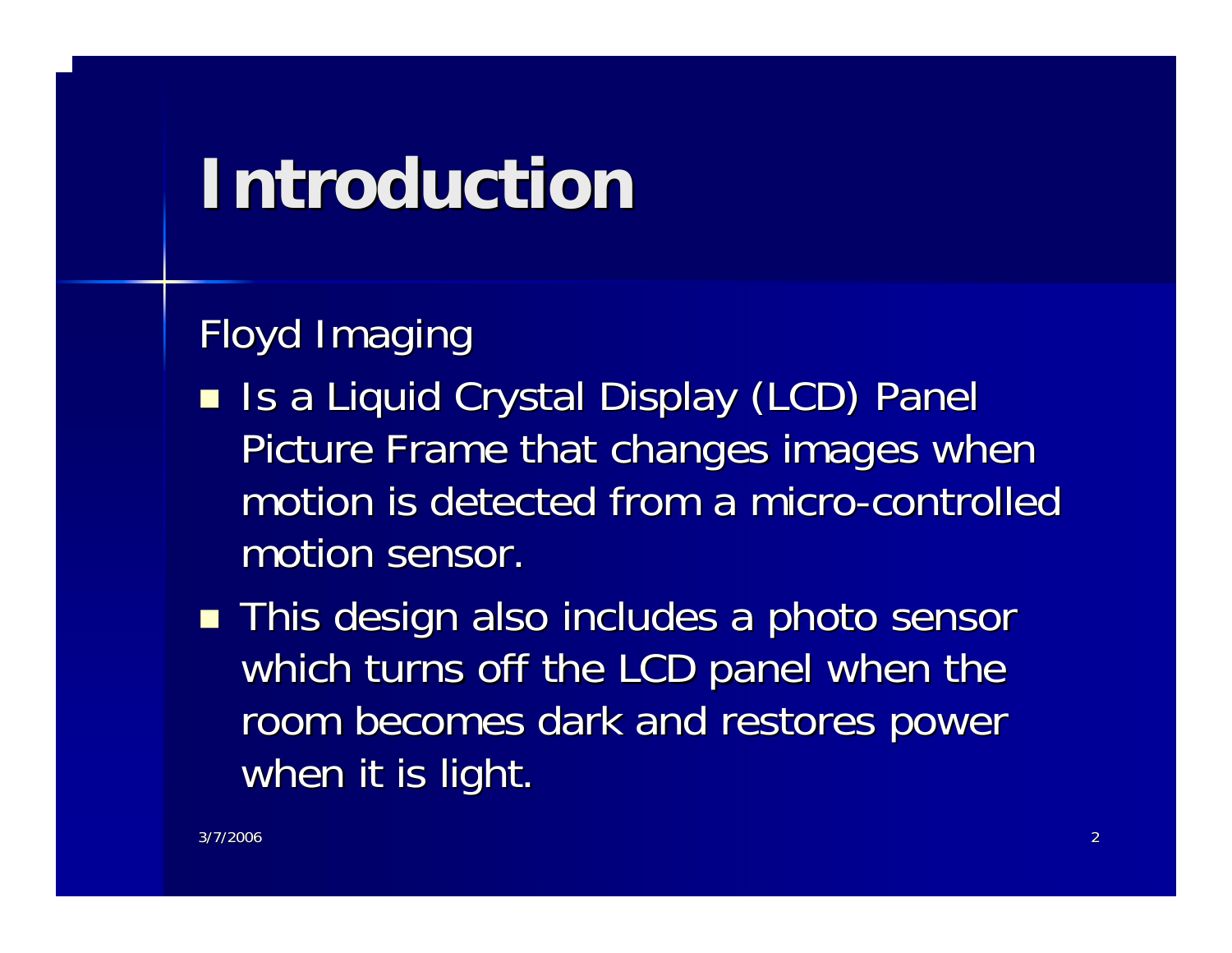### **Background Background**

■ With the advancement of digital photography, image capturing has become easier and more convenient.

 Floyd Imaging will provide users an Floyd Imaging will provide users an option to display these images in their home without having to print out pictures, frame them, and find a space on a wall for them to be placed.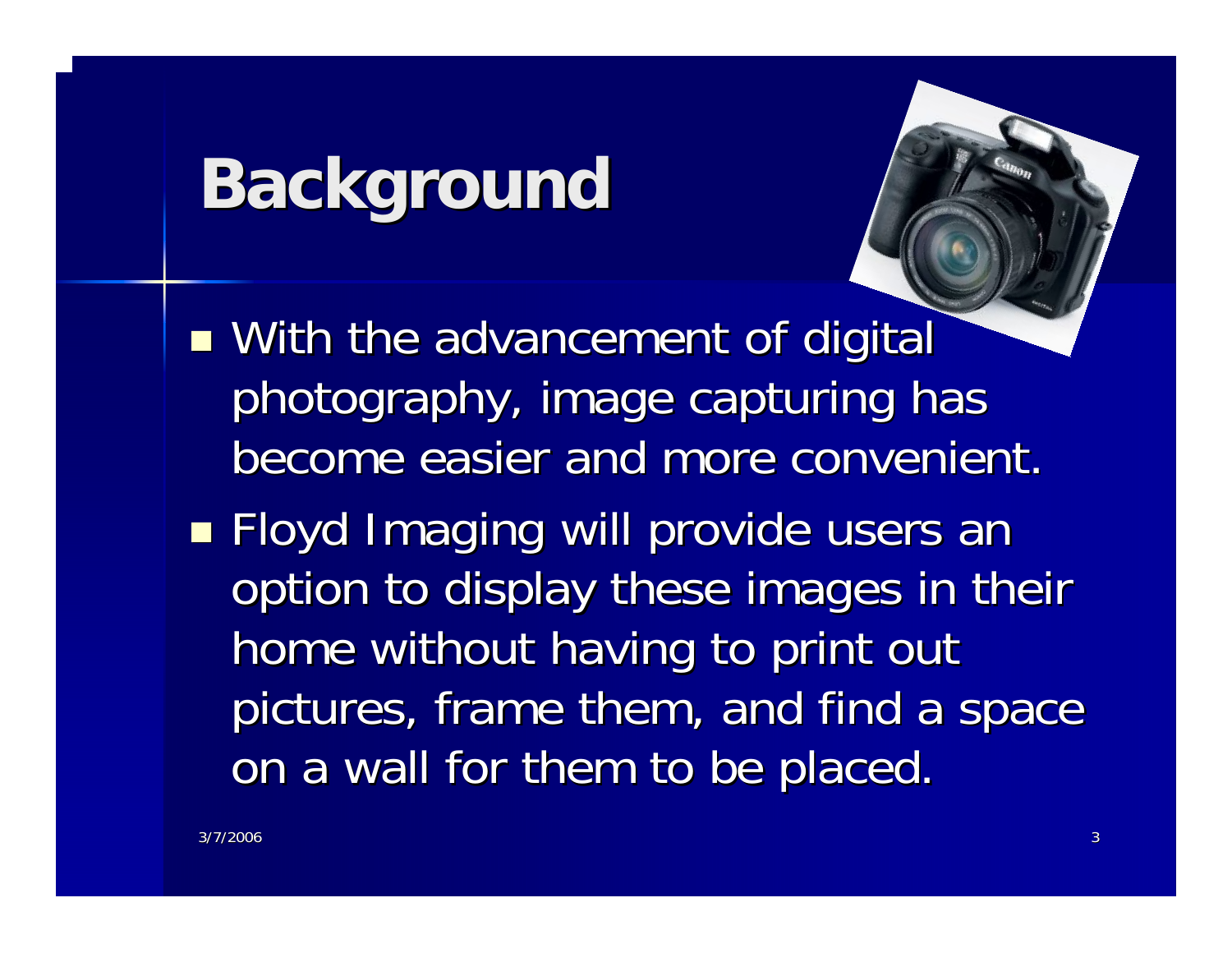### **Product Requirements Product Requirements**

- **Floyd Imaging was designed to be used by** the every day person in their home.
- The product should be low cost and readily available, while maintaining product quality.
- $\blacksquare$  It is easy to use and has little to no maintenance.
- The design could be bundled with digital camera sales.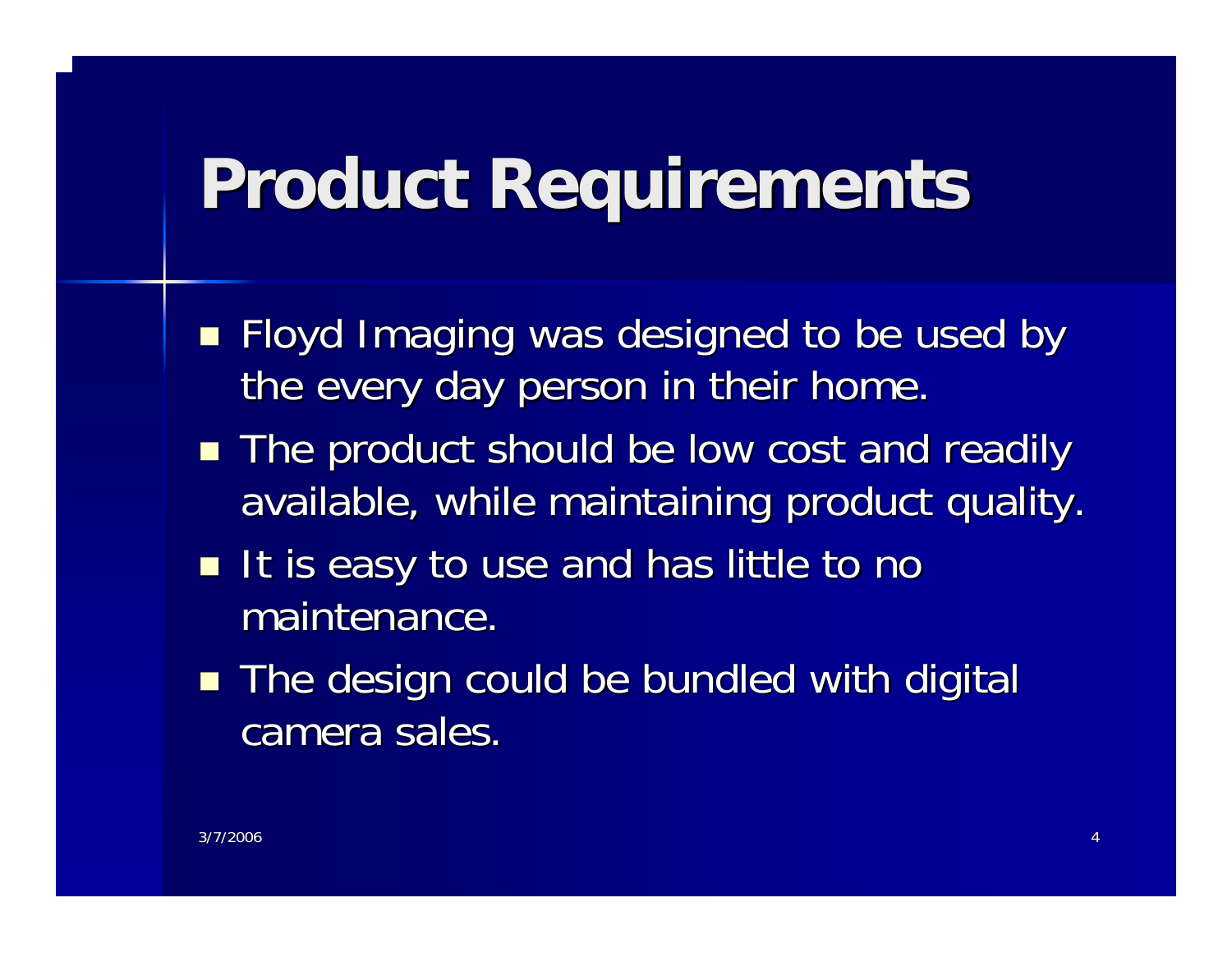## **Block Diagram Block Diagram**

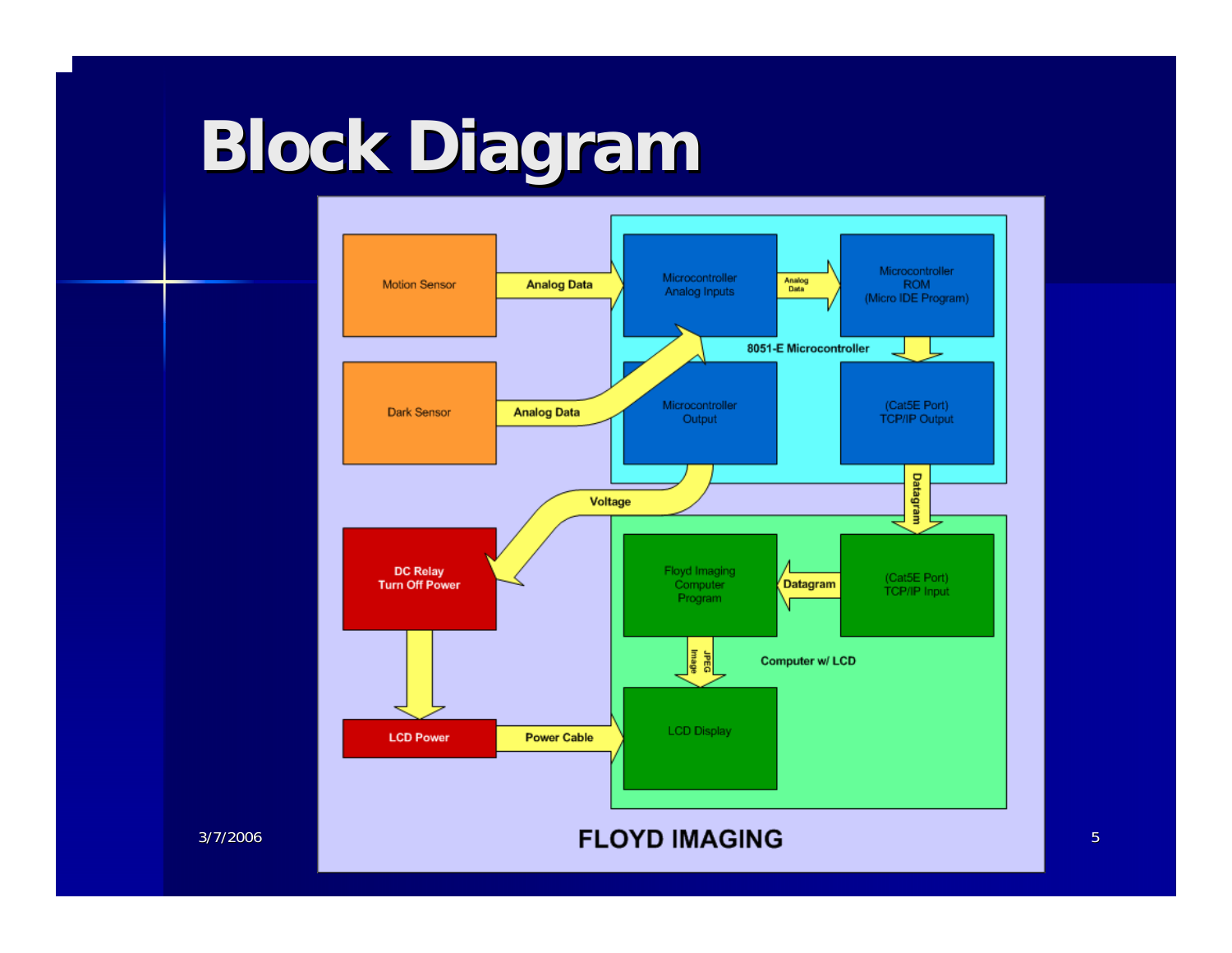### **Design Alternatives Design Alternatives**

Floyd Imaging could be more proficient if...

- $\blacksquare$  The motion sensor was laser
- $\blacksquare$  The circuit design was manipulated
- $\blacksquare$  Time and cost allowed for add-ons such as:
	- Wireless transmission between two panels
	- Security camera detection system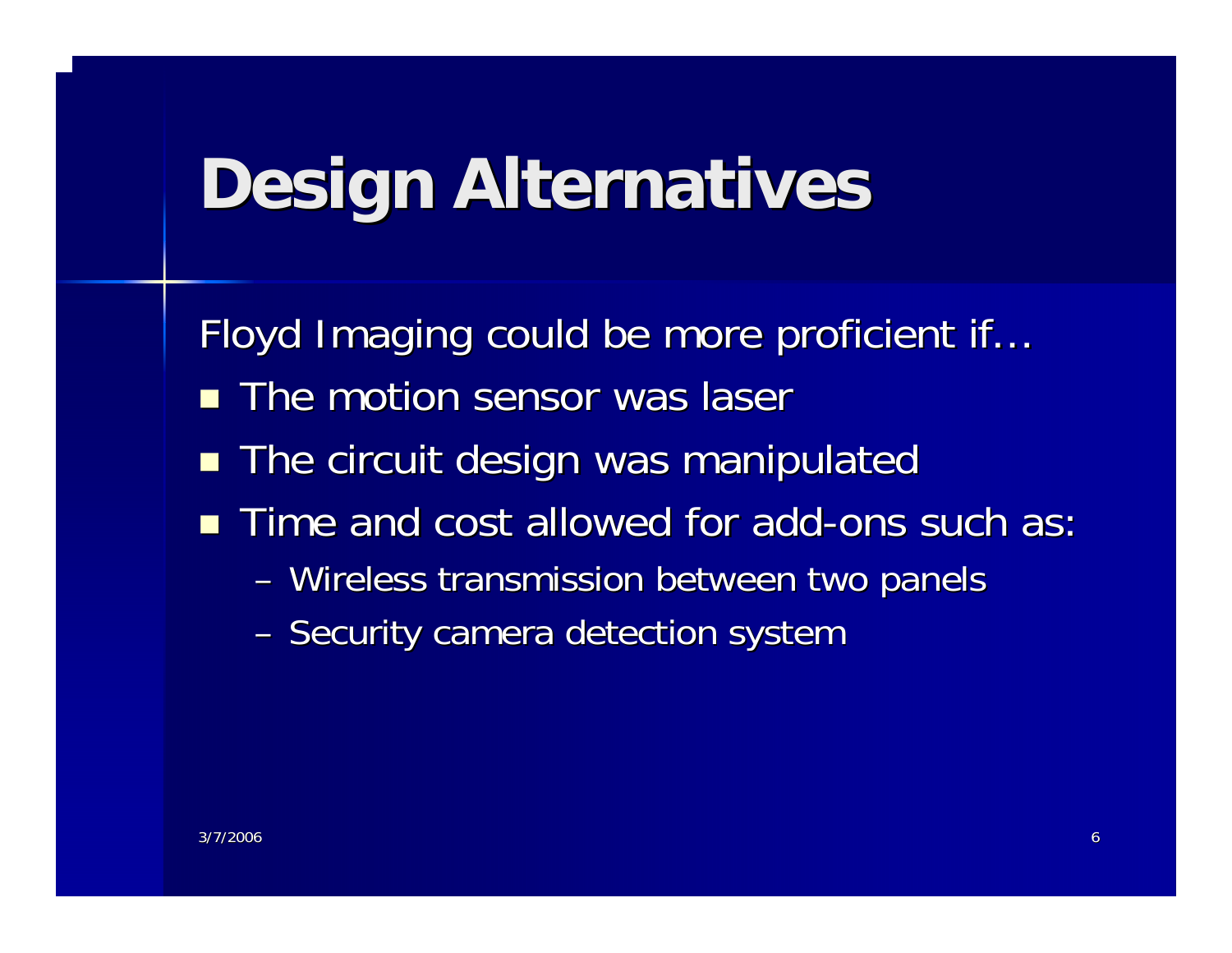#### Hardware:

- **A prototype wall**
- ■ A Dell PC tower (CPU)
- **A 17" HP LCD Panel**
- A Motion/Photo Sensor



- **RALCD Panel Power Switching Circuit**
- A 8051 Microcontroller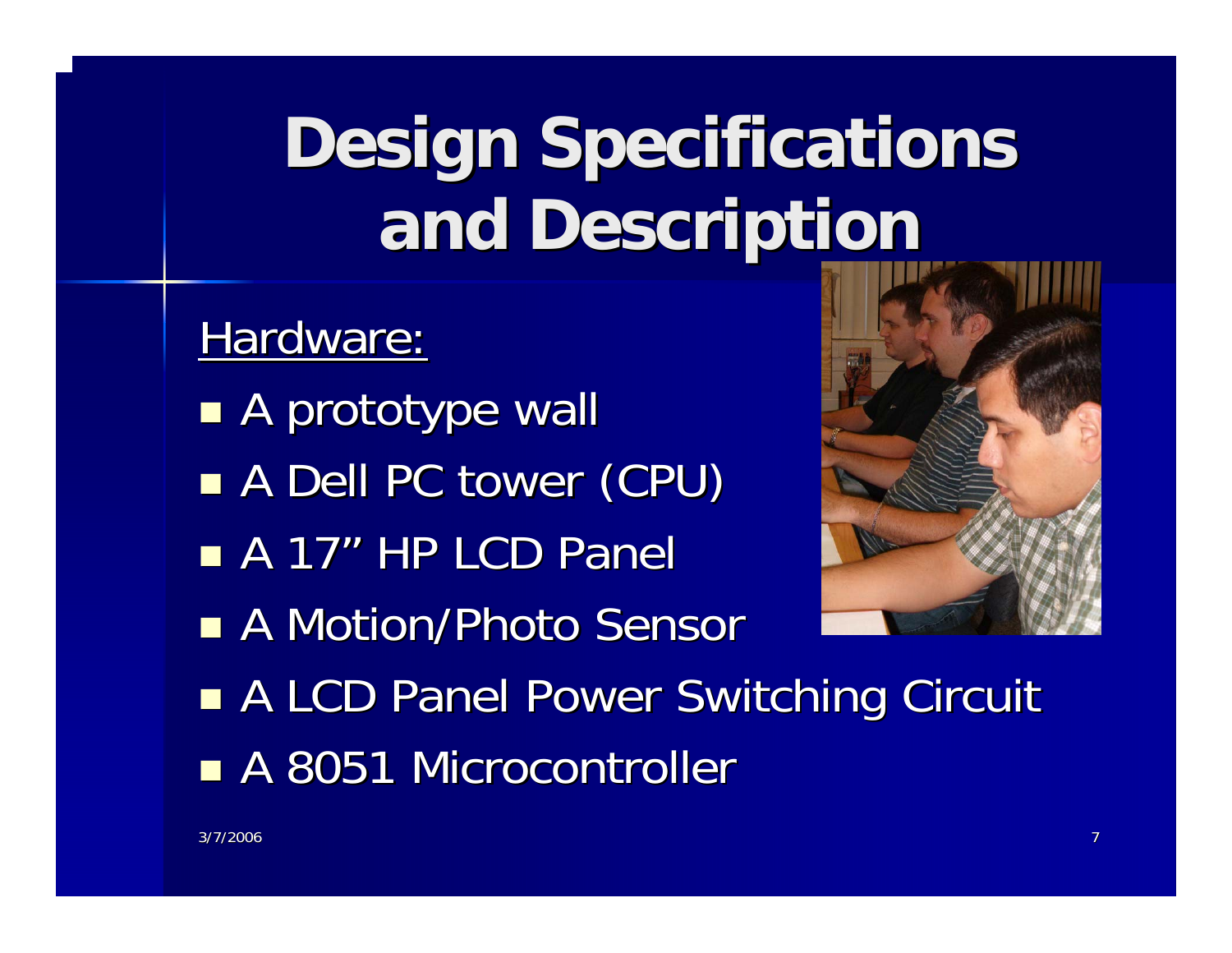**Circuit Design Details:** 

4 major circuit components linked to 8051 4 major circuit components linked to 8051

- LDS: Light Dark Sensor
- –– PSU: Power switching Unit
- USS: Ultra Sonic Sensor
- RJ45: Ethernet Communication RJ45: Ethernet Communication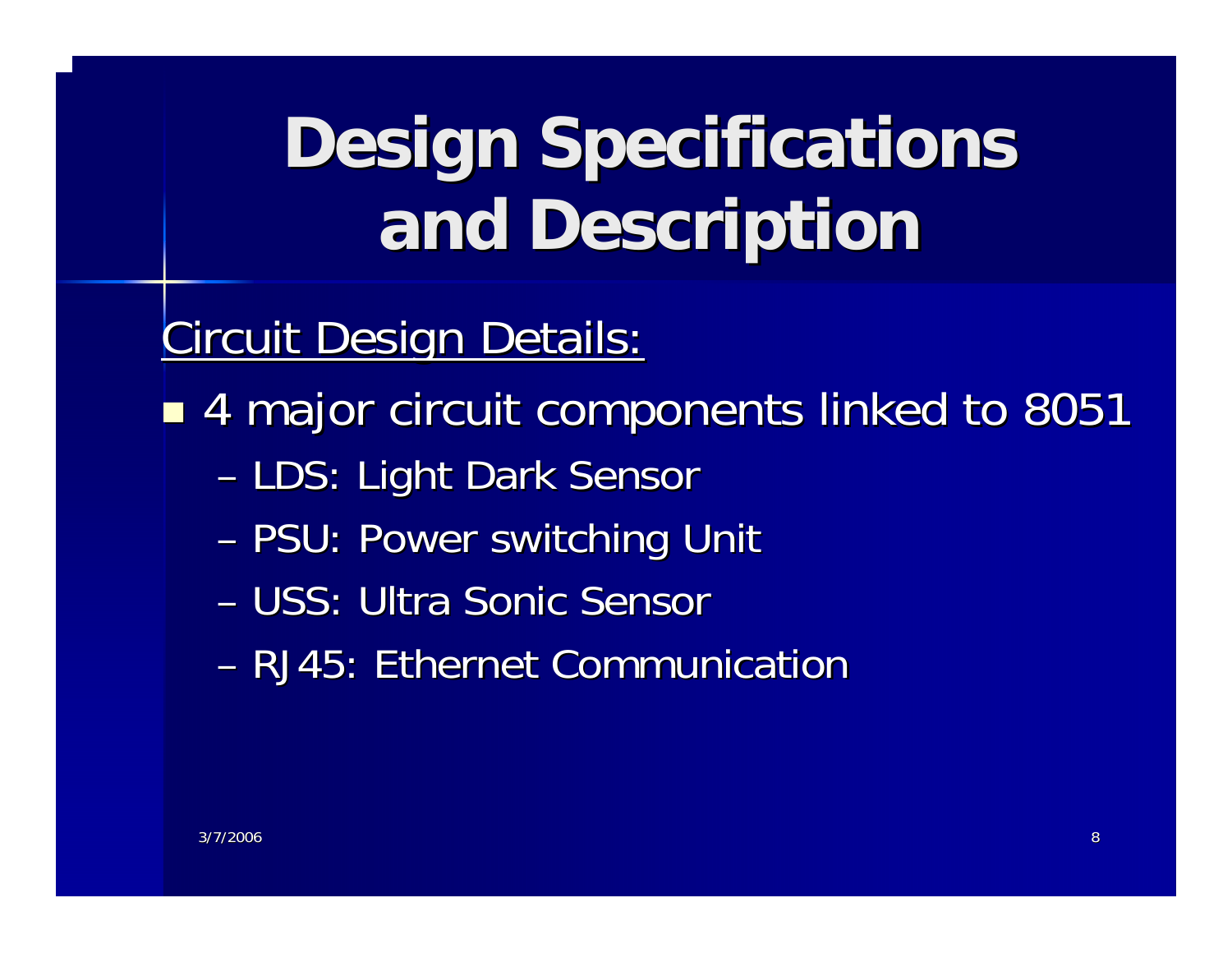Microcontroller Programming:

- **Naits for http "get" request request**
- **Displays xml and parses tags**
- ■ Tags receive analog input
- $\blacksquare$  Tags display on web site
- Floyd Imaging receives variables Floyd Imaging receives variables
- **Naits for http "get" request request**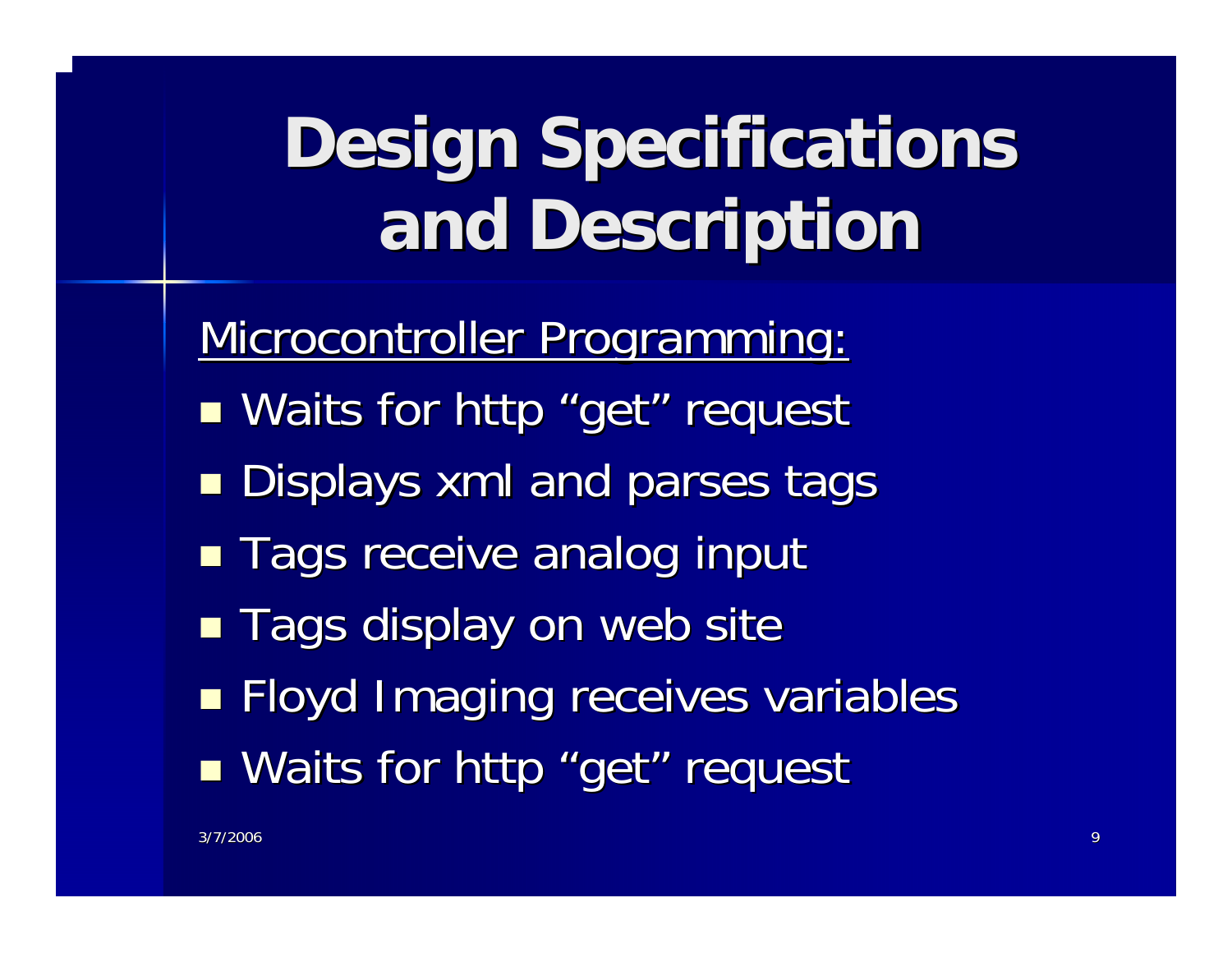#### Software:

- $\mathbb{R}^2$ Reads settings based on configuration file.
- $\blacksquare$  Scale Windows form to maximize usage of screen.
- $\blacksquare$ Creates HTTP GET request and reads values from<br>XML at intervals based on cifiguration file.
- $\Box$ Determines if light sensor has been triggered.
- П If light sensor has been triggered then the threads are paused.
- Determines if motion sensor has been triggered or Determines if motion sensor has been triggered or if timeout has been reached.if timeout has been reached.
- Resized next picture to be displayed to LCD to maximize resolution while maintaining aspect ratio.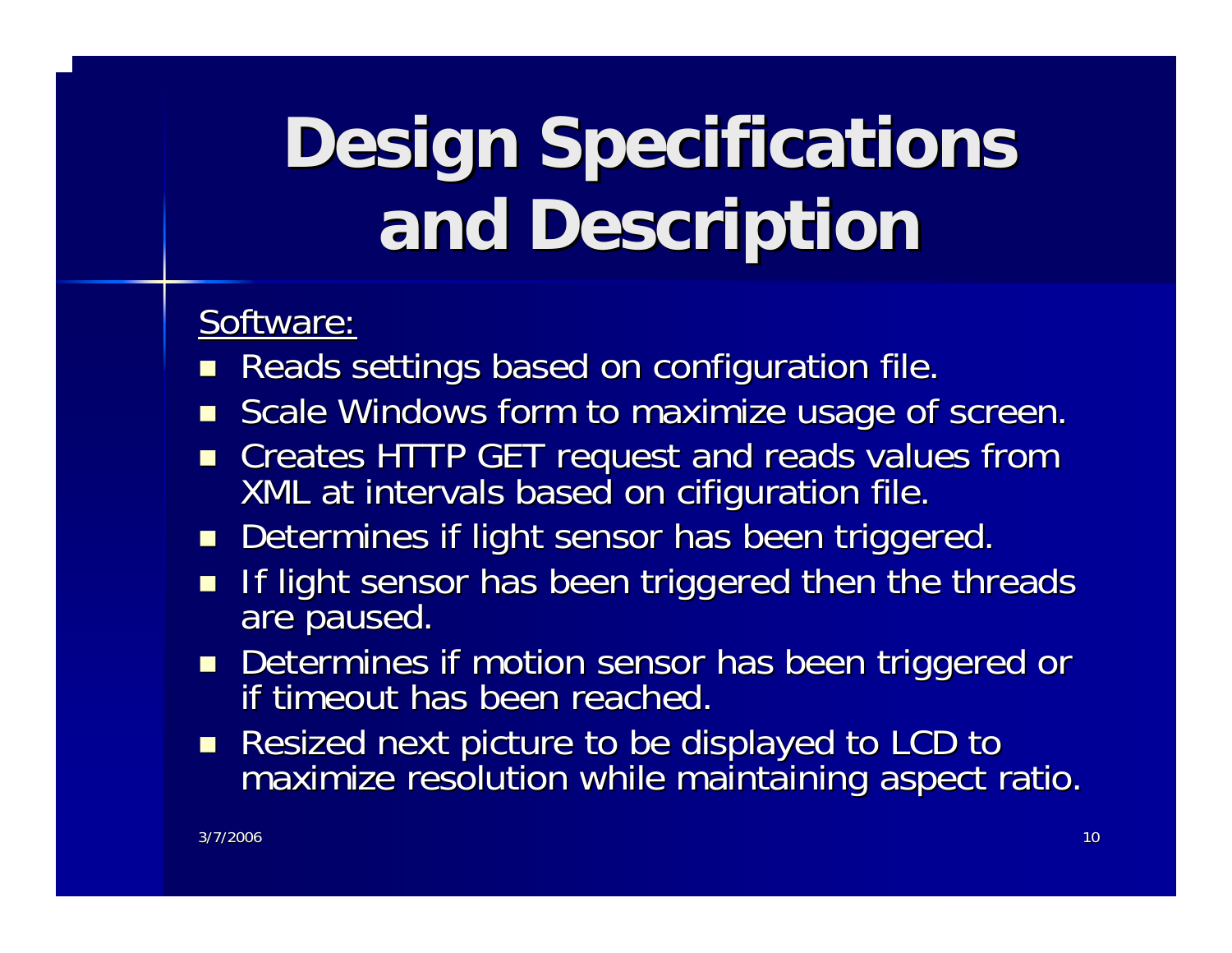### **Circuitry Diagram Circuitry Diagram**



3/7/2006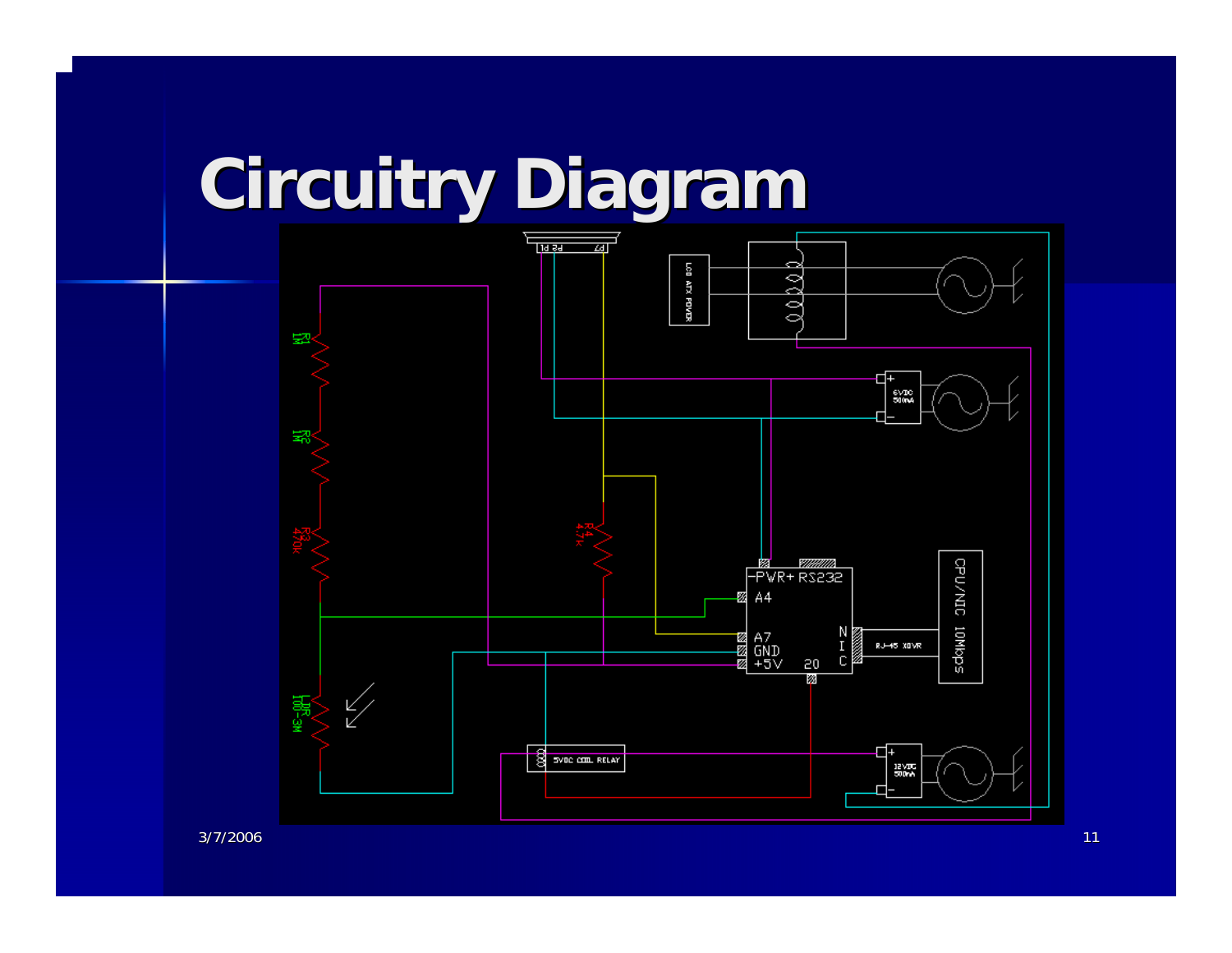#### **Control Unit Control Unit**

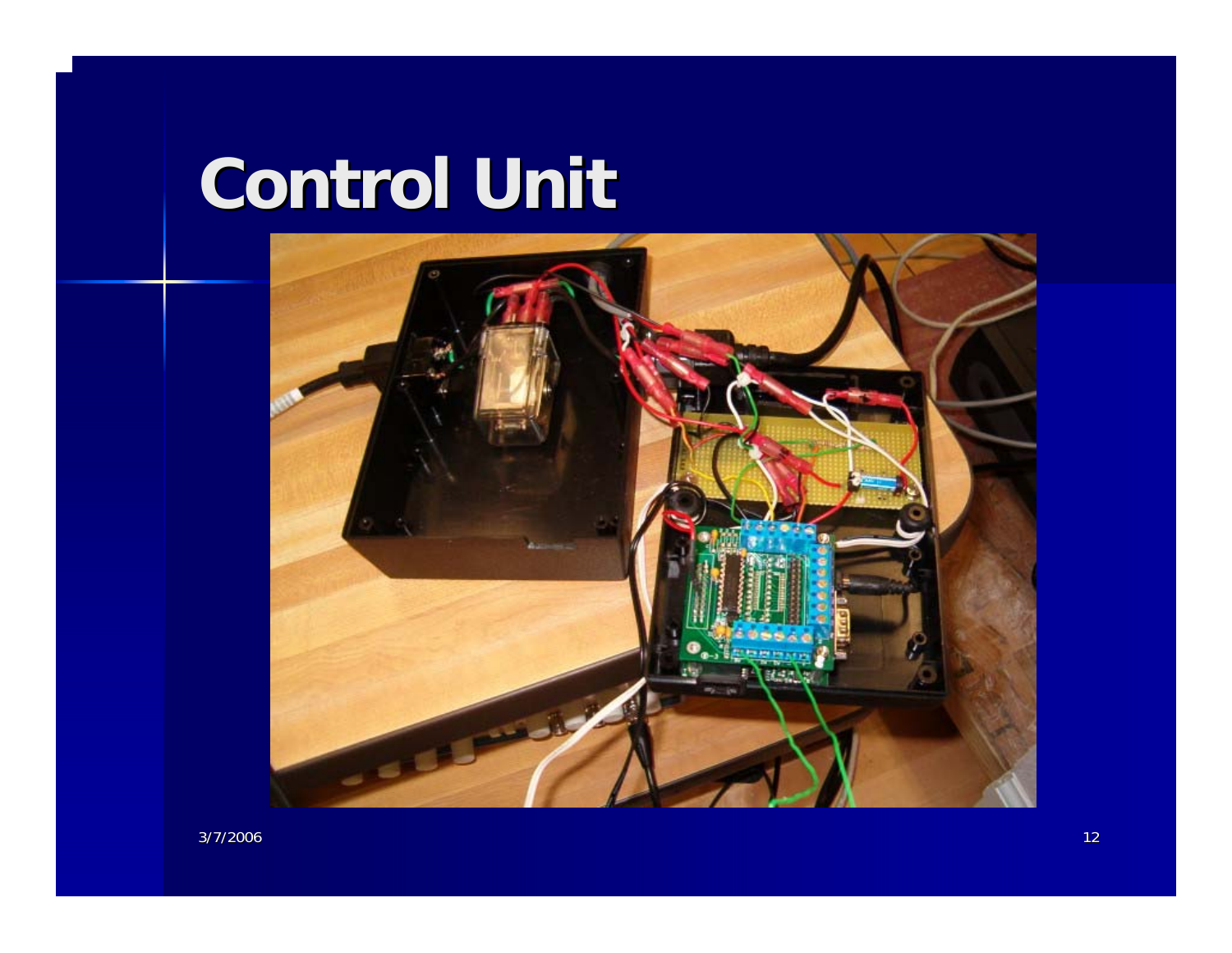### **Construction Details Construction Details**



The Floyd Imaging Prototype was mostly constructed of scrap material found at Home Depot. These items included:

- 8 pieces of 2x4's
- 3x4 ft. piece of drywall
- **1** sheet of plywood
- 1 gallon of Oops paint
- $\blacksquare$  4 casters
- **Screws**

3/7/2006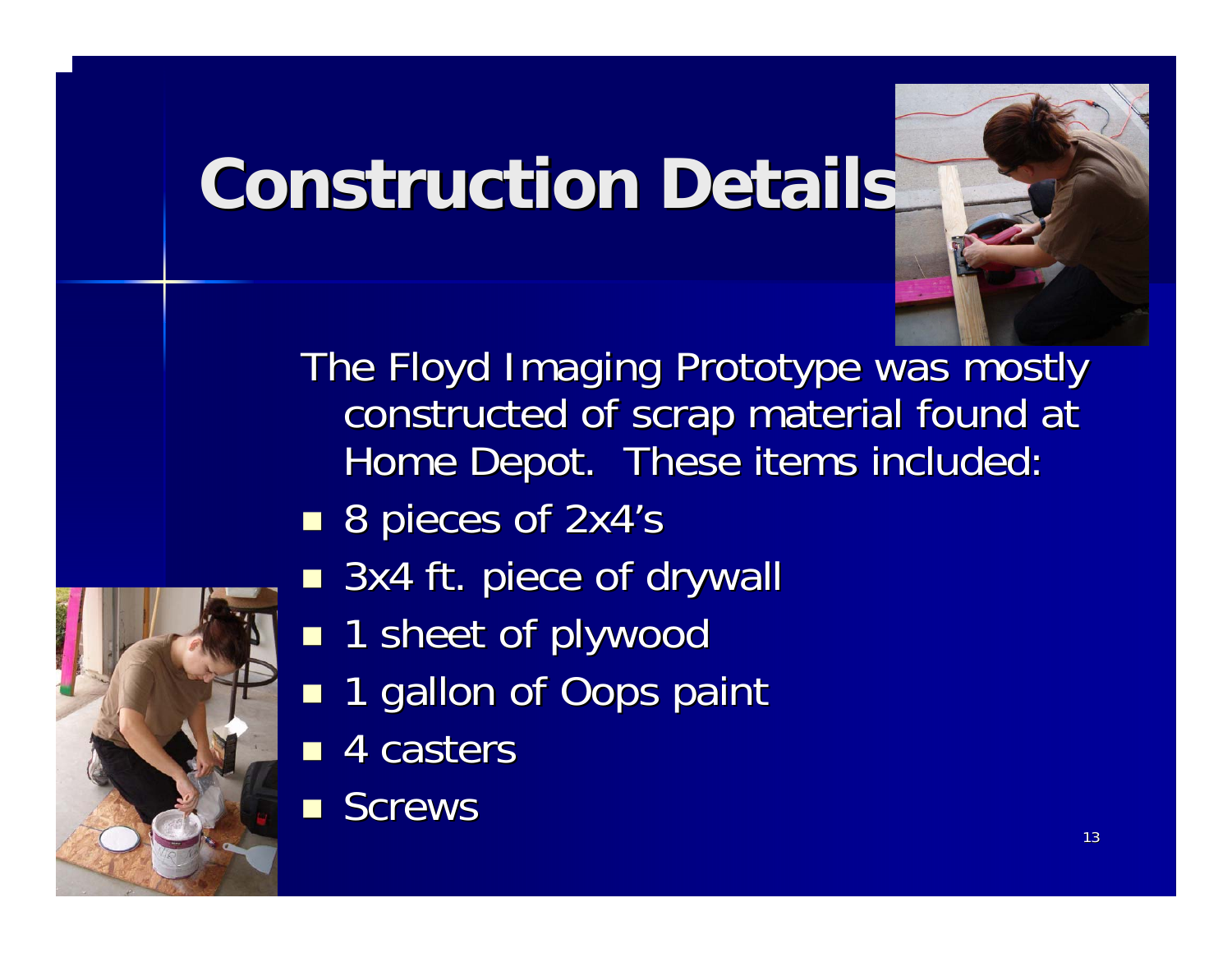# **Cost Analysis Cost Analysis**

| <b>Parts/Material Cost:</b><br><b>Donated Parts/Material Cost:</b> | \$281.87<br>\$798.13 |
|--------------------------------------------------------------------|----------------------|
|                                                                    |                      |
| Remaining Budget:                                                  | \$62.13              |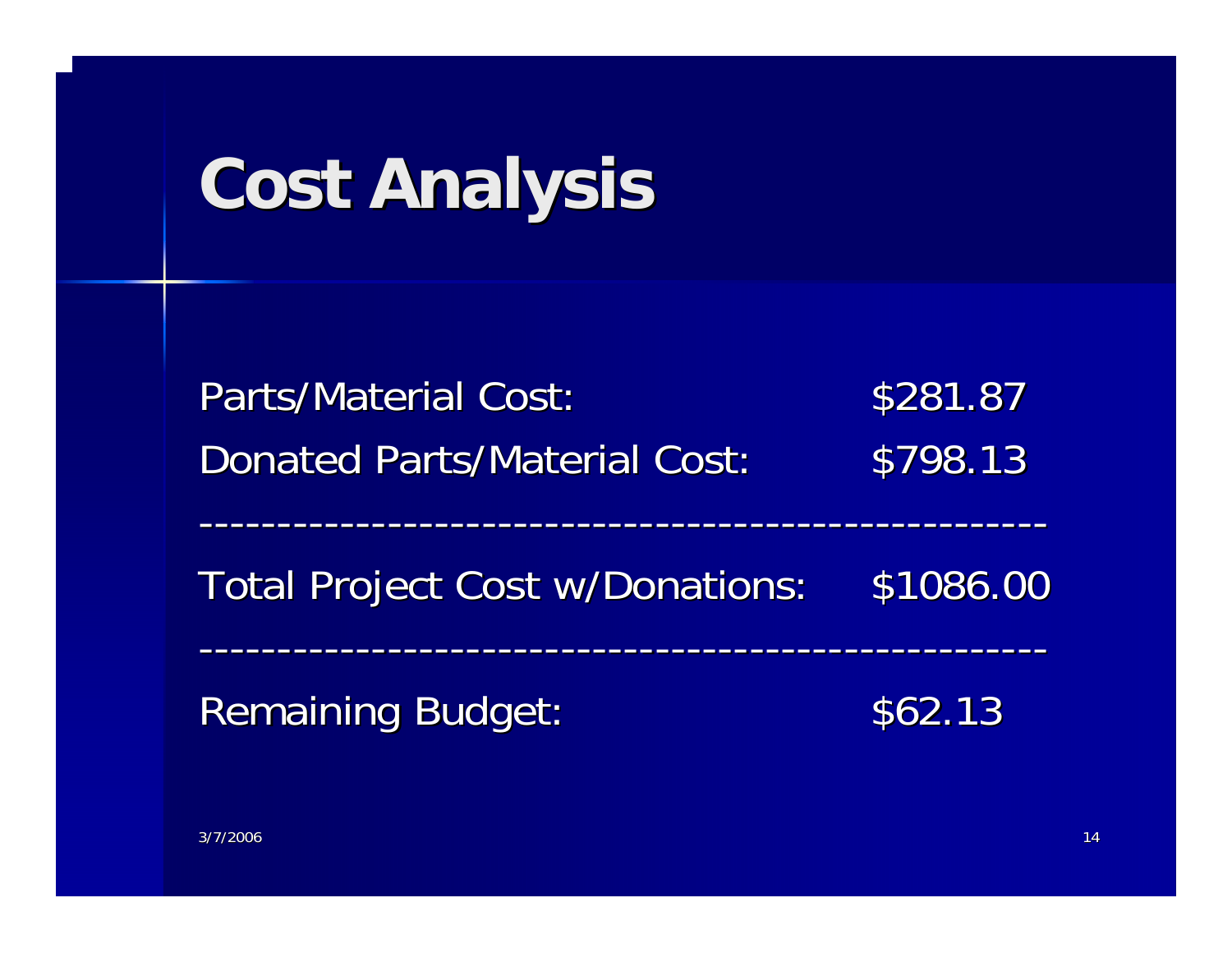#### **Test Results Test Results**

#### Type of Test The Result

- **Picture Display Testing Successful**
- ■ Motion Sensor Testing Successful
- **Reading Photo Sensor Testing Successful**
- **Longevity Testing Successful**
- **Peak Voltage Testing Successful**
- ■ System Stability Testing Successful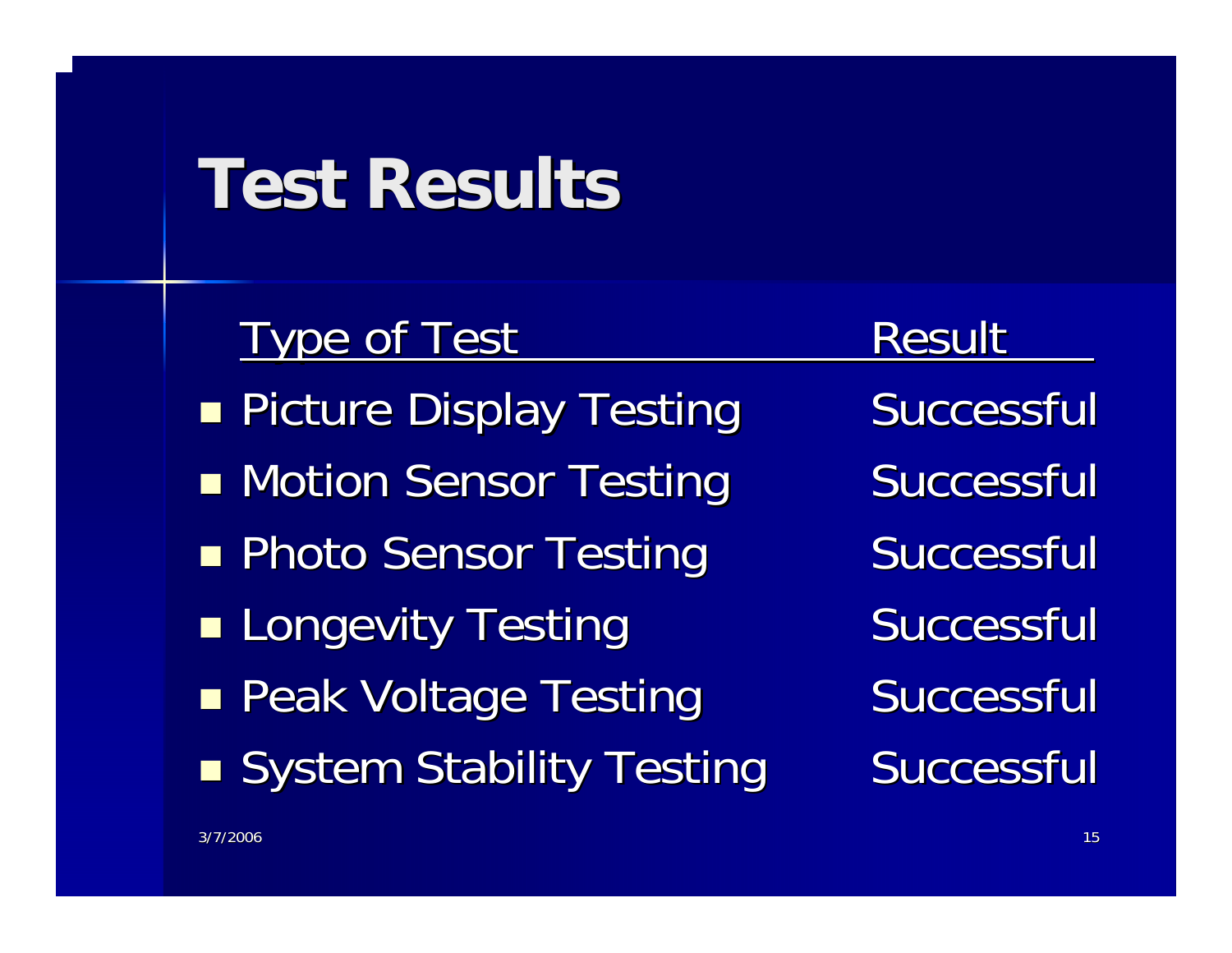## **System Stability Testing System Stability Testing**



3/7/2006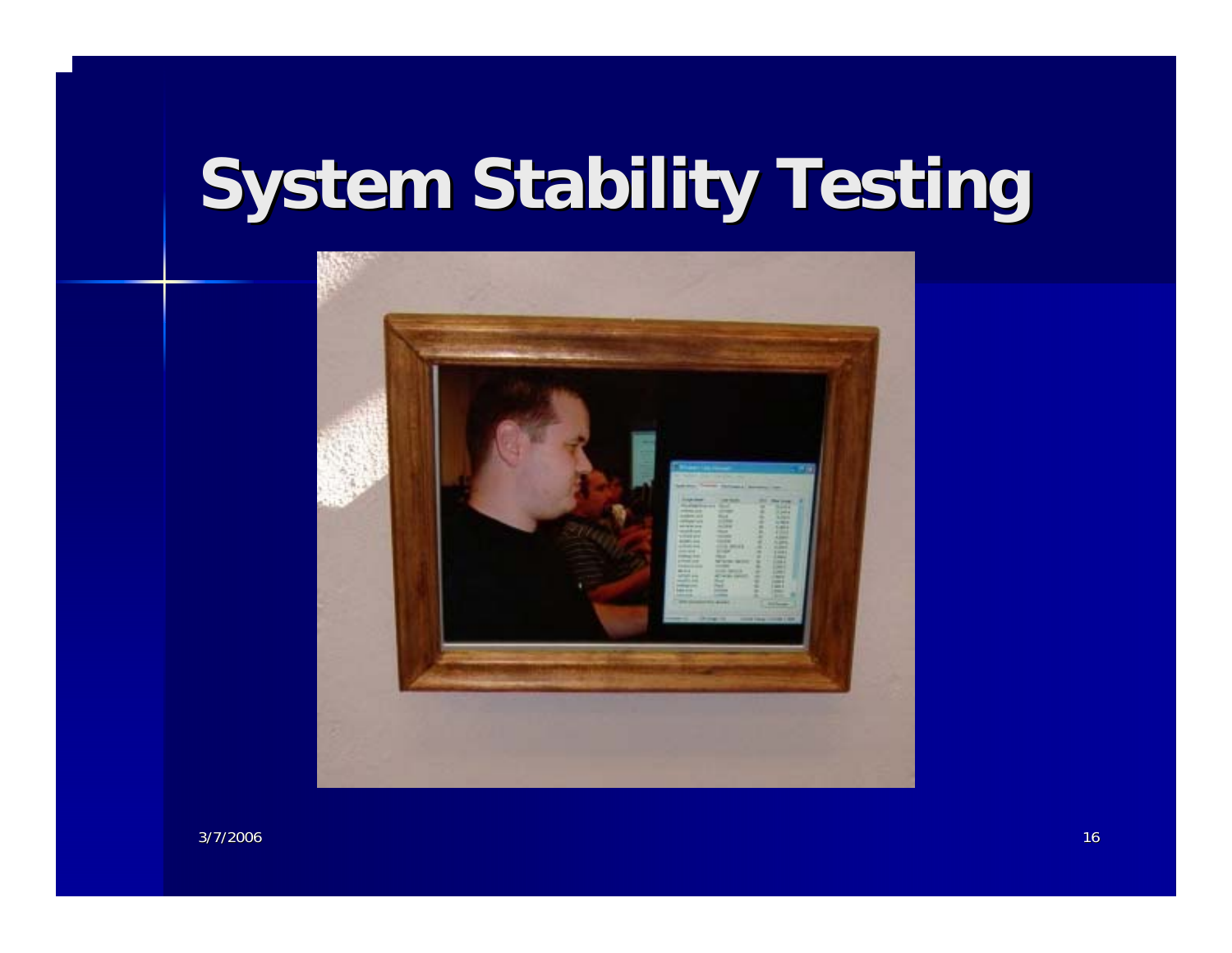## **Market Analysis Results Market Analysis Results**

#### After surveying 60 people the following was determined:



#### **Floyd Imaging Market Analysis**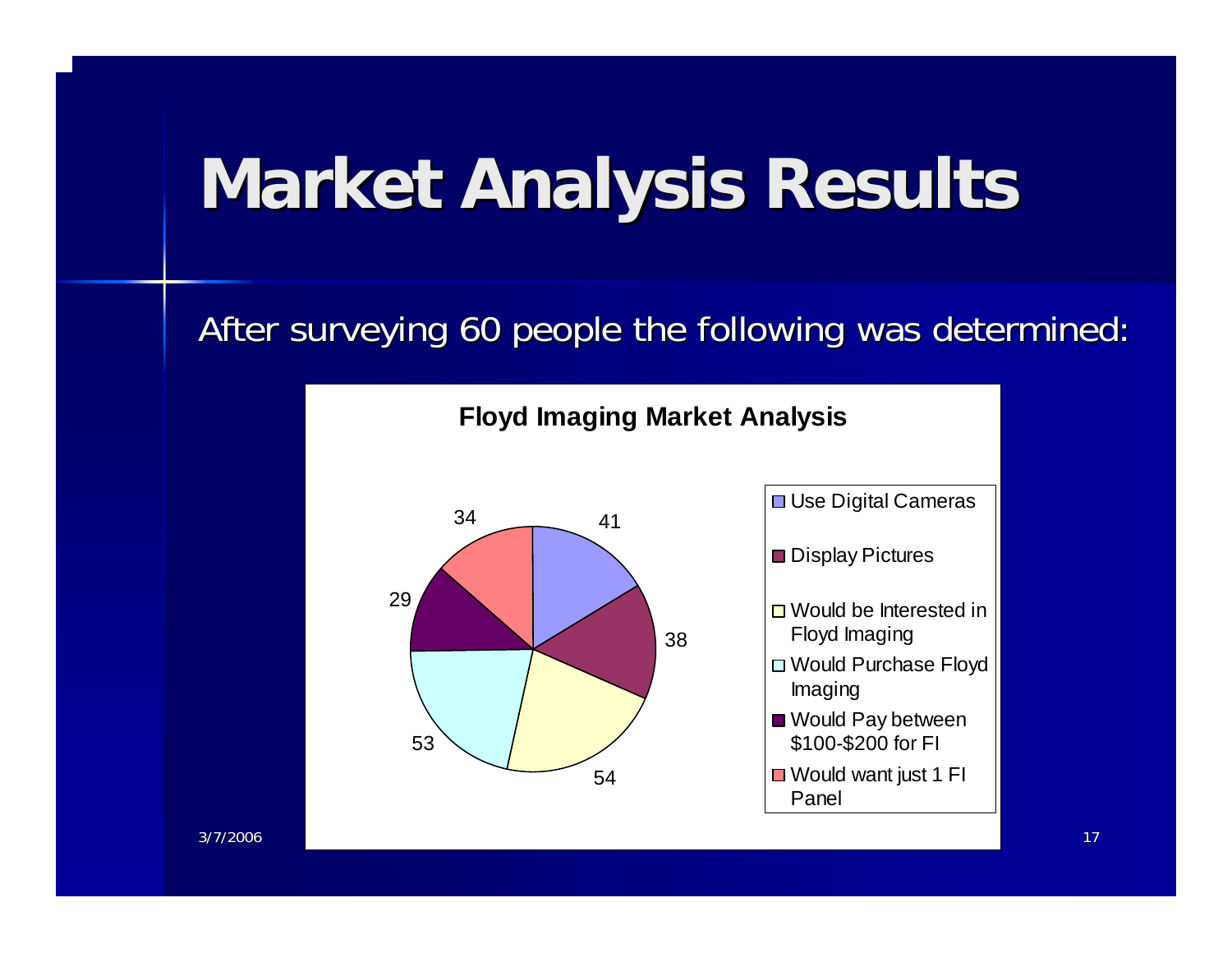## **Project Schedule Project Schedule**

#### **PHASES: PHASES:**

- П Project Scope Phase 9/14/05
- $\blacksquare$ Proposal Development Phase 9/29/05
- $\blacksquare$ Design Phase 10/4/05
- $\blacksquare$ Development Phase 10/17/05
- $\blacksquare$ Building Phase 10/26/05
- $\blacksquare$ Unit Testing Phase 11/17/05
- П Marketing Phase 11/21/05
- $\overline{\phantom{a}}$ Final Project Presentation 12/01/05

#### **COMPLETION DATES: COMPLETION DATES:**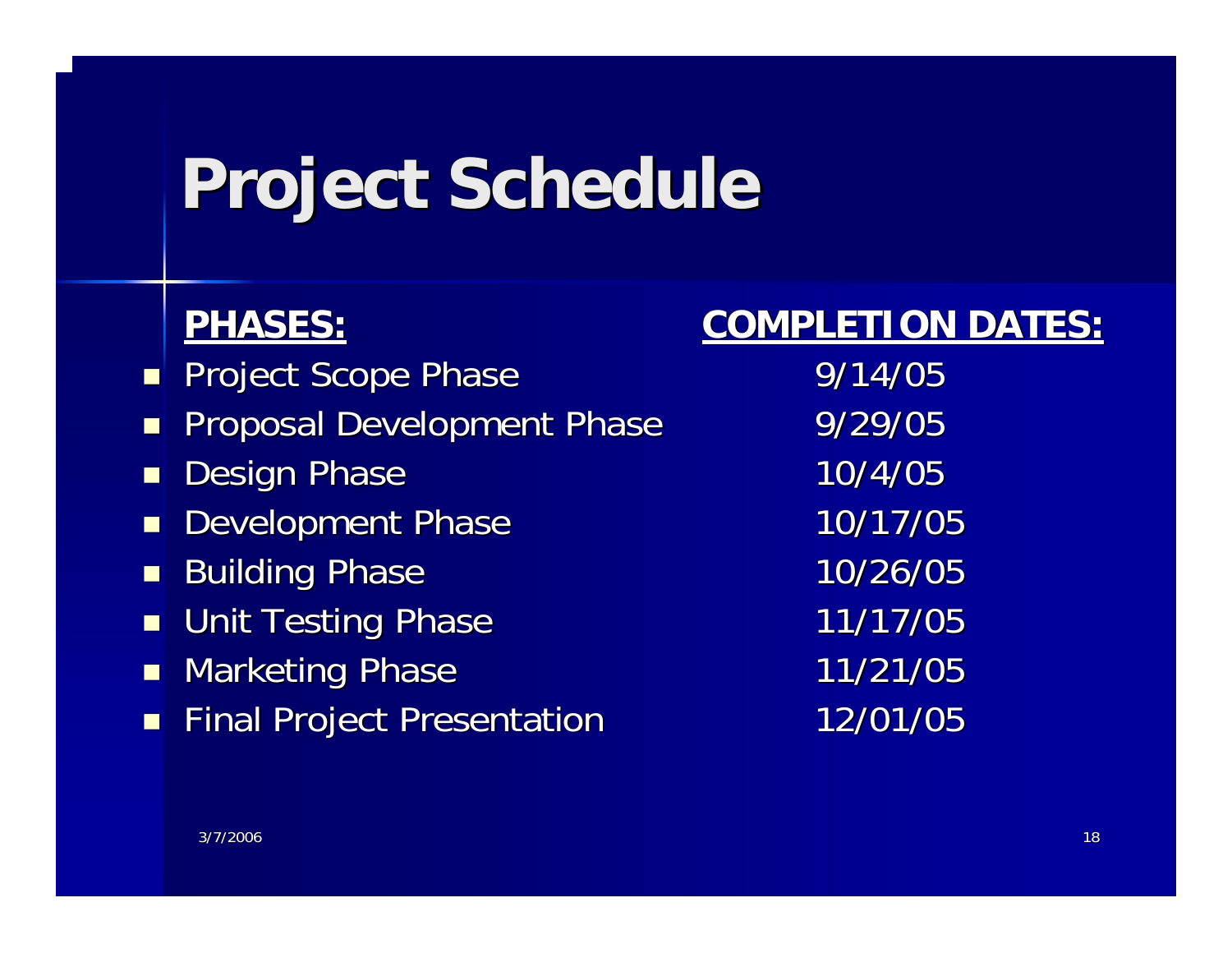# **Floyd Imaging**